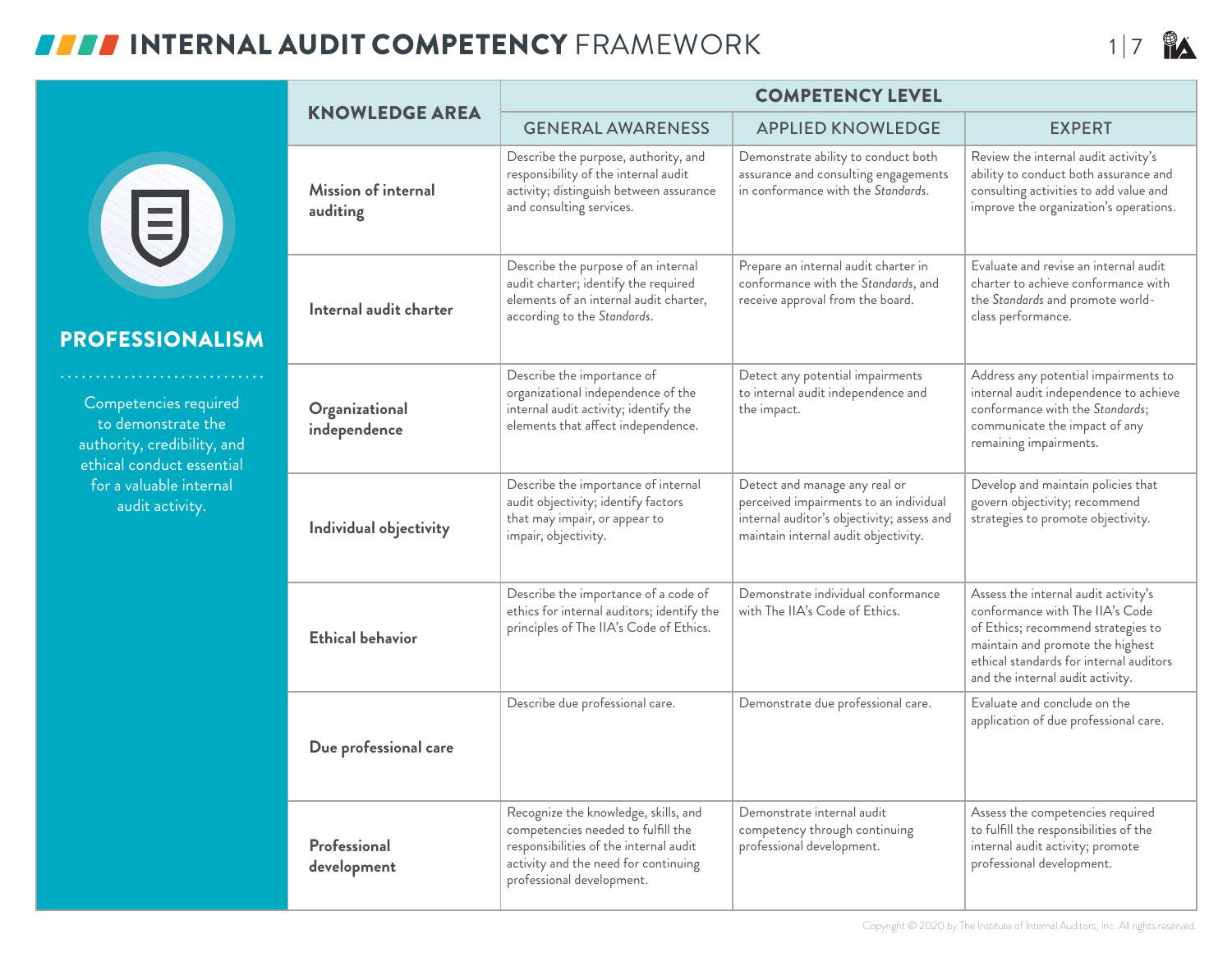## **INTERNAL AUDIT COMPETENCY** FRAMEWORK 2 |7



#### PERFORMANCE

internal audit engagements in conformance with the *Standards*.

|                                                      | <b>COMPETENCY LEVEL</b>                                                                                                                  |                                                                                                                                                                                                                     |                                                                                                                                                                               |  |  |  |
|------------------------------------------------------|------------------------------------------------------------------------------------------------------------------------------------------|---------------------------------------------------------------------------------------------------------------------------------------------------------------------------------------------------------------------|-------------------------------------------------------------------------------------------------------------------------------------------------------------------------------|--|--|--|
| <b>KNOWLEDGE AREA</b>                                | <b>GENERAL AWARENESS</b>                                                                                                                 | <b>APPLIED KNOWLEDGE</b>                                                                                                                                                                                            | <b>EXPERT</b>                                                                                                                                                                 |  |  |  |
| Organizational<br>governance                         | Describe the concept of<br>organizational governance.                                                                                    | Detect risks related to the organization's<br>governance policies, processes, and<br>structures.                                                                                                                    | Recommend improvements to the<br>organization's governance policies,<br>processes, and structures.                                                                            |  |  |  |
| Fraud                                                | Recognize types of fraud, fraud risk,<br>and red flags for fraud.                                                                        | Evaluate the potential for fraud and<br>how the organization detects and<br>manages fraud risks; recommend<br>controls to prevent and detect fraud<br>and educate to improve the<br>organization's fraud awareness. | Apply forensic auditing techniques<br>in fraud prevention, deterrence,<br>and investigation.                                                                                  |  |  |  |
| <b>Risk management</b>                               | Describe fundamental concepts of risk<br>and risk management; describe risk<br>management frameworks.                                    | Use a risk management framework to<br>identify potential threats; examine the<br>effectiveness of risk management within<br>processes and functions.                                                                | Appraise the methods used to assess<br>the effectiveness of risk identification<br>and management.                                                                            |  |  |  |
| Internal control                                     | Identify types of controls.                                                                                                              | Use an internal control framework to<br>examine the effectiveness and efficiency<br>of internal controls.                                                                                                           | Evaluate and recommend improvements<br>to the organization's internal control<br>framework; assess the organization's<br>implementation of its internal<br>control framework. |  |  |  |
|                                                      | Describe the key roles and activities<br>involved in establishing the objectives,<br>evaluation criteria, and scope of<br>an engagement. | Determine the objectives, evaluation<br>criteria, and scope of an engagement.                                                                                                                                       | Evaluate the audit engagement's<br>objectives and scope to ensure the<br>quality of the engagement.                                                                           |  |  |  |
| <b>Engagement planning</b><br>• Objectives and scope | Describe the purpose of performing<br>a risk assessment during engagement<br>planning and the steps involved.                            | Complete a detailed risk assessment,<br>including prioritizing key risks and<br>controls.                                                                                                                           | Evaluate the risk assessment process<br>during the audit engagement.                                                                                                          |  |  |  |
| • Risk assessment<br>• Work program<br>• Resources   | Describe the purpose of an engagement<br>work program and key components.                                                                | Prepare an engagement work program.                                                                                                                                                                                 | Assess the audit engagement<br>work program.                                                                                                                                  |  |  |  |
|                                                      | Describe the factors that influence<br>planning for staffing and resource<br>planning for an engagement.                                 | Determine staff and resources for<br>an engagement.                                                                                                                                                                 | Evaluate audit engagement staffing<br>and resources.                                                                                                                          |  |  |  |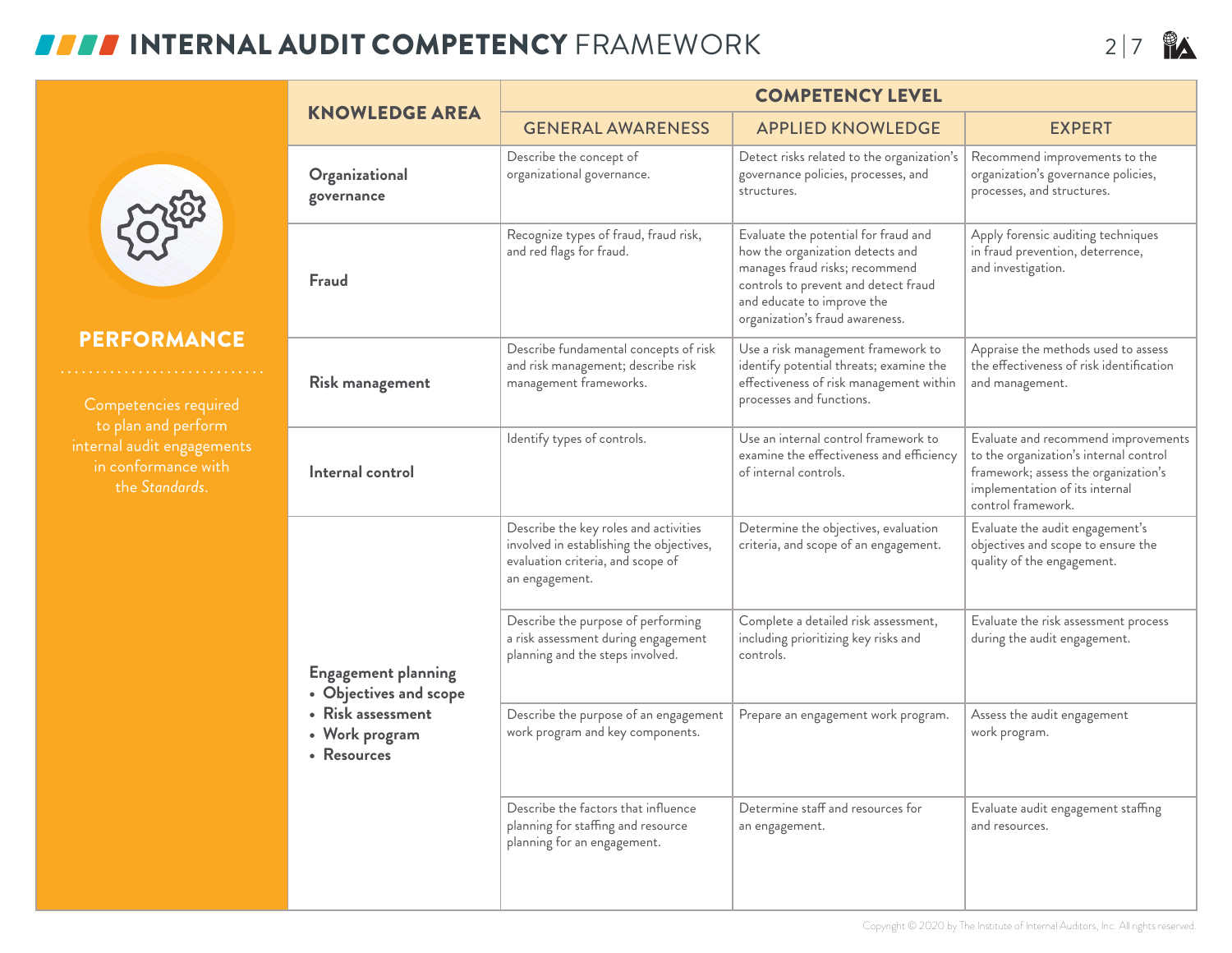## **INTERNAL AUDIT COMPETENCY** FRAMEWORK **3 2 B**

|                                                                                                                                                                                                                                                                                                                                                                            |                                                                                                                   | <b>COMPETENCY LEVEL</b>                                                                                                           |                                                                                                                                                                             |                                                                                      |  |
|----------------------------------------------------------------------------------------------------------------------------------------------------------------------------------------------------------------------------------------------------------------------------------------------------------------------------------------------------------------------------|-------------------------------------------------------------------------------------------------------------------|-----------------------------------------------------------------------------------------------------------------------------------|-----------------------------------------------------------------------------------------------------------------------------------------------------------------------------|--------------------------------------------------------------------------------------|--|
|                                                                                                                                                                                                                                                                                                                                                                            | <b>KNOWLEDGE AREA</b>                                                                                             | <b>GENERAL AWARENESS</b>                                                                                                          | <b>APPLIED KNOWLEDGE</b>                                                                                                                                                    | <b>EXPERT</b>                                                                        |  |
| <b>PERFORMANCE</b><br>Competencies required<br>to plan and perform<br><b>Engagement fieldwork</b><br>internal audit engagements<br>• Information gathering<br>in conformance with<br>• Sampling<br>the Standards.<br>• Computer-assisted<br>audit tools and<br>techniques<br>• Data analytics<br>• Evidence<br>• Process mapping<br>• Analytical review<br>• Documentation |                                                                                                                   | Describe the purpose of preliminary<br>surveys of the engagement<br>area, checklists, and risk-and-<br>control questionnaires.    | Perform a preliminary survey of the<br>engagement area; develop checklists<br>and risk-and-control questionnaires;<br>examine relevant information during<br>an engagement. | Evaluate engagement information-<br>gathering activities.                            |  |
|                                                                                                                                                                                                                                                                                                                                                                            |                                                                                                                   | Describe the various approaches to<br>sampling, including advantages and<br>drawbacks of each.                                    | Apply appropriate sampling techniques.                                                                                                                                      | Evaluate audit engagement<br>sampling activities.                                    |  |
|                                                                                                                                                                                                                                                                                                                                                                            | Describe the purpose, advantages,<br>and disadvantages of using computer-<br>assisted audit tools and techniques. | Use computer-assisted audit tools<br>and techniques.                                                                              | Evaluate the use of computer-assisted<br>audit tools and techniques during the<br>audit engagement.                                                                         |                                                                                      |  |
|                                                                                                                                                                                                                                                                                                                                                                            |                                                                                                                   | Describe data analytics, the data<br>analytics process, and the application<br>of data analytics methods in<br>internal auditing. | Apply data analytics methods.                                                                                                                                               | Evaluate the use of data analytics in<br>internal auditing.                          |  |
|                                                                                                                                                                                                                                                                                                                                                                            |                                                                                                                   | Recognize potential sources of evidence.                                                                                          | Evaluate the relevance, sufficiency, and<br>reliability of potential sources<br>of evidence.                                                                                | Develop guideline to ensure evidence is<br>relevant, sufficient, and reliable.       |  |
|                                                                                                                                                                                                                                                                                                                                                                            |                                                                                                                   | Describe the purpose, advantages,<br>and disadvantages of various process<br>mapping techniques.                                  | Apply appropriate analytical approaches<br>and process mapping techniques.                                                                                                  | Evaluate process mapping of the<br>audit engagement.                                 |  |
|                                                                                                                                                                                                                                                                                                                                                                            |                                                                                                                   | Describe the purpose, advantages,<br>and disadvantages of various analytical<br>review techniques.                                | Determine and apply analytical<br>review techniques.                                                                                                                        | Evaluate analytical review<br>techniques implemented<br>during the audit engagement. |  |
|                                                                                                                                                                                                                                                                                                                                                                            |                                                                                                                   | Describe documentation and<br>workpaper requirements.                                                                             | Prepare workpapers and documentation.                                                                                                                                       | Evaluate audit engagement<br>documentation.                                          |  |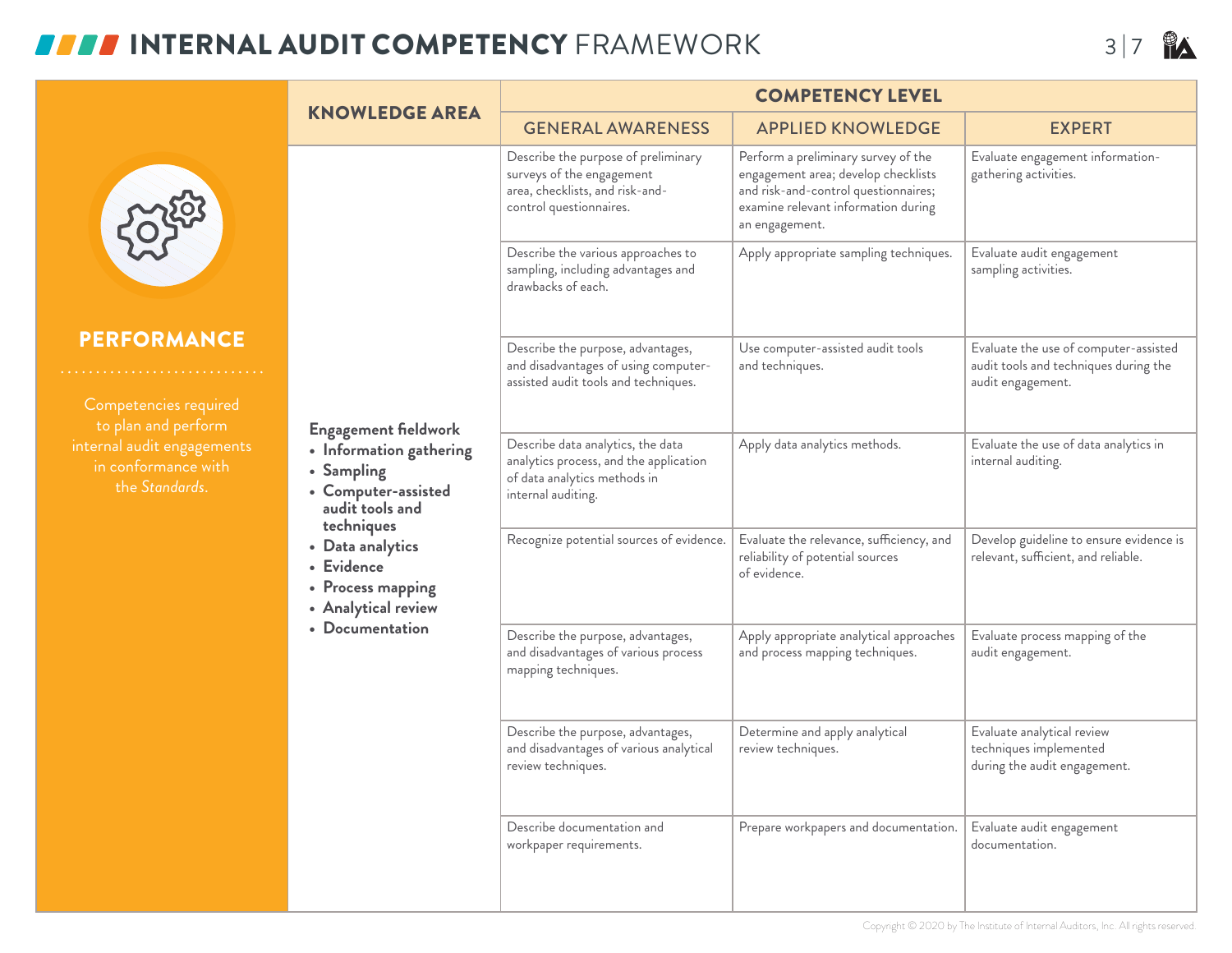# **INTERNAL AUDIT COMPETENCY** FRAMEWORK 4 |7 **R**

|                                                                                                                                                                                                                                                                                                              |                          | <b>COMPETENCY LEVEL</b>                                                                                                                                                                                                     |                                                                                                                                   |                                                                                                                              |  |
|--------------------------------------------------------------------------------------------------------------------------------------------------------------------------------------------------------------------------------------------------------------------------------------------------------------|--------------------------|-----------------------------------------------------------------------------------------------------------------------------------------------------------------------------------------------------------------------------|-----------------------------------------------------------------------------------------------------------------------------------|------------------------------------------------------------------------------------------------------------------------------|--|
| <b>KNOWLEDGE AREA</b>                                                                                                                                                                                                                                                                                        | <b>GENERAL AWARENESS</b> | <b>APPLIED KNOWLEDGE</b>                                                                                                                                                                                                    | <b>EXPERT</b>                                                                                                                     |                                                                                                                              |  |
|                                                                                                                                                                                                                                                                                                              |                          | Describe the elements of quality<br>engagement communications.                                                                                                                                                              | Demonstrate quality engagement<br>communications, including<br>preliminary communication<br>with engagement clients.              | Evaluate audit engagement<br>communications.                                                                                 |  |
|                                                                                                                                                                                                                                                                                                              |                          | Recognize the elements of an<br>appropriate engagement conclusion.                                                                                                                                                          | Summarize and develop<br>engagement conclusions.                                                                                  | Evaluate audit engagement conclusions.                                                                                       |  |
| <b>PERFORMANCE</b><br>Competencies required                                                                                                                                                                                                                                                                  |                          | Recognize the importance of<br>providing recommendations.                                                                                                                                                                   | Formulate recommendations<br>to enhance and protect<br>organizational value.                                                      | Evaluate audit engagement<br>recommendations.                                                                                |  |
| to plan and perform<br><b>Engagement outcomes</b><br>internal audit engagements<br>• Communication<br>in conformance with<br>quality<br>the Standards.<br>• Conclusions<br>• Recommendations<br>• Reporting<br>• Residual risk and<br>risk acceptance<br>• Management<br>action plan<br>• Results monitoring |                          |                                                                                                                                                                                                                             |                                                                                                                                   |                                                                                                                              |  |
|                                                                                                                                                                                                                                                                                                              |                          | Describe the engagement<br>communication and reporting process,<br>including interim reporting, the exit<br>conference, obtaining management's<br>response, the report approval process,<br>and distribution of the report. | Prepare an interim report; prepare a<br>final audit report, seek approval, and<br>distribute to appropriate parties.              | Review and approve engagement<br>reports; recommend distribution of the<br>report to appropriate parties.                    |  |
|                                                                                                                                                                                                                                                                                                              |                          | Describe the chief audit executive's<br>responsibility for identifying and<br>assessing the residual risk and<br>the process for communicating<br>management's acceptance of risk.                                          | Identify residual risk.                                                                                                           | Assess the impact of residual risk;<br>communicate management's<br>acceptance of risk to senior<br>management and the board. |  |
|                                                                                                                                                                                                                                                                                                              |                          | Describe engagement outcomes;<br>describe the purpose of a management<br>action plan.                                                                                                                                       | Assess engagement outcomes, including<br>the management action plan.                                                              | Evaluate the collective outcomes of<br>engagements performed by the internal<br>audit activity.                              |  |
|                                                                                                                                                                                                                                                                                                              |                          | Recognize the importance of monitoring<br>and follow-up on the disposition of audit<br>engagement results communicated to<br>management and the board.                                                                      | Manage monitoring and follow-up of the<br>disposition of audit engagement results<br>communicated to management and<br>the board. | Evaluate monitoring and follow-up<br>performed by the internal audit activity.                                               |  |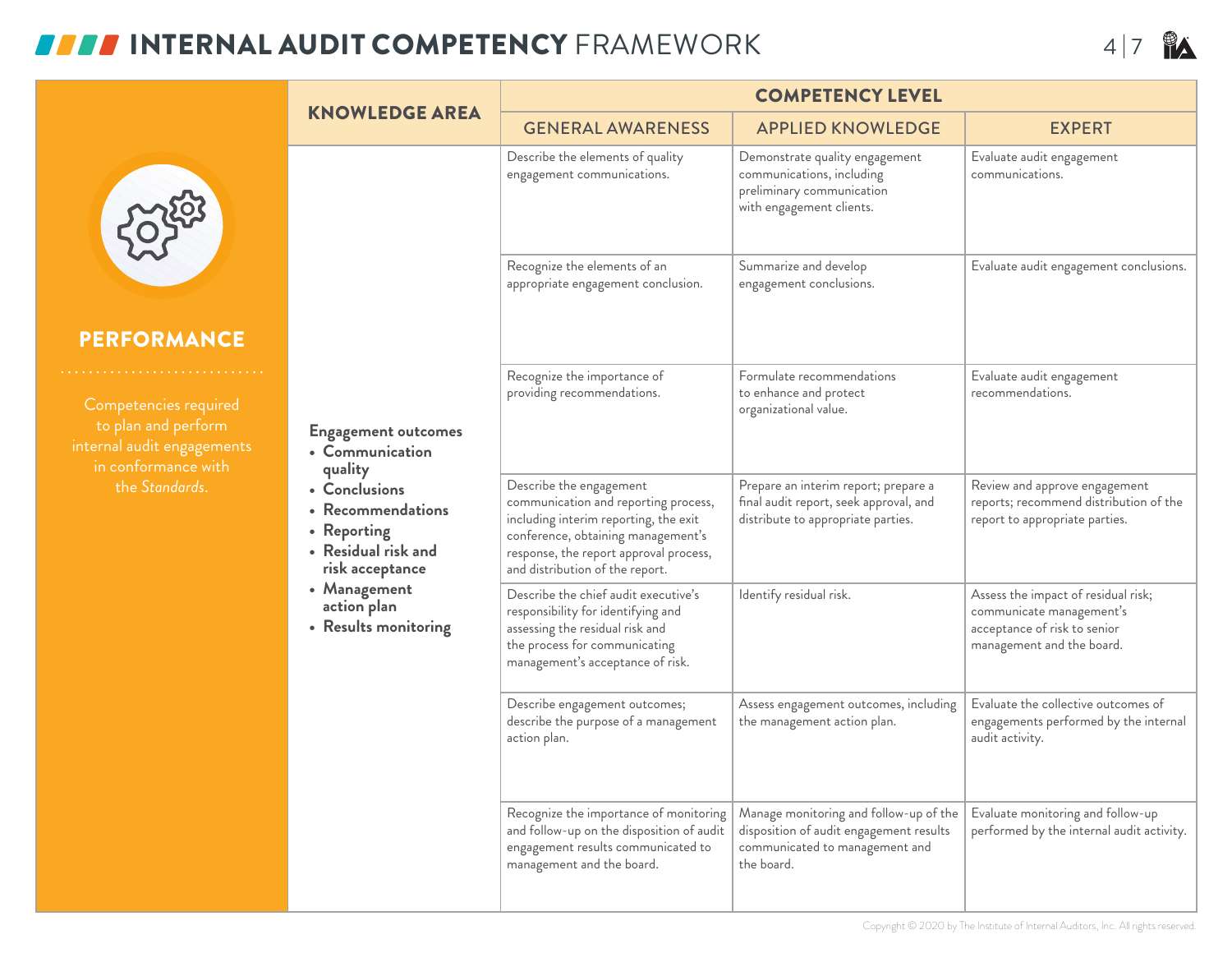#### **INTERNAL AUDIT COMPETENCY** FRAMEWORK 5 |7 **PA**

risks s

|                                                                                                                                                                             | <b>KNOWLEDGE AREA</b>                                                                                                                           | <b>COMPETENCY LEVEL</b>                                                                                                                                                                                                                                |                                                                                                                                                                                      |                                                                                                             |  |
|-----------------------------------------------------------------------------------------------------------------------------------------------------------------------------|-------------------------------------------------------------------------------------------------------------------------------------------------|--------------------------------------------------------------------------------------------------------------------------------------------------------------------------------------------------------------------------------------------------------|--------------------------------------------------------------------------------------------------------------------------------------------------------------------------------------|-------------------------------------------------------------------------------------------------------------|--|
| $R_{\text{N}}^{\text{QZ}}$                                                                                                                                                  |                                                                                                                                                 | <b>GENERAL AWARENESS</b>                                                                                                                                                                                                                               | <b>APPLIED KNOWLEDGE</b>                                                                                                                                                             | <b>EXPERT</b>                                                                                               |  |
|                                                                                                                                                                             | Organizational<br>strategic planning<br>and management<br>• Structure<br>• Performance measures<br>• Organizational<br>behavior<br>• Leadership | Identify the risk and control implications<br>of different organizational structures.                                                                                                                                                                  | Evaluate the organization's governance<br>structure and the impact of<br>organizational structure and culture on<br>the overall control environment and risk<br>management strategy. | Recommend improvements to the<br>overall control environment and risk<br>management strategy.               |  |
|                                                                                                                                                                             |                                                                                                                                                 | Describe the strategic planning process.                                                                                                                                                                                                               | Analyze the organization's strategic<br>planning process.                                                                                                                            | Recommend improvements to the<br>organization's strategic planning process.                                 |  |
|                                                                                                                                                                             |                                                                                                                                                 | Describe common<br>performance measures.                                                                                                                                                                                                               | Examine performance measures used by<br>the organization.                                                                                                                            | Select appropriate<br>performance measures.                                                                 |  |
| <b>ENVIRONMENT</b><br>.<br>Competencies required<br>to identify and address the<br>risks specific to the industry<br>and environment in which<br>the organization operates. |                                                                                                                                                 | Explain organizational behavior and<br>performance management techniques.                                                                                                                                                                              | Examine existing organizational<br>behavior and performance management<br>techniques.                                                                                                | Recommend appropriate organizational<br>behavior and performance management<br>techniques.                  |  |
|                                                                                                                                                                             |                                                                                                                                                 | Describe management's<br>effectiveness to lead and build<br>organizational commitment.                                                                                                                                                                 | Examine management's effectiveness<br>to lead and build organizational<br>commitment.                                                                                                | Recommend actions to improve<br>management's approach to leading and<br>building organizational commitment. |  |
|                                                                                                                                                                             | <b>Common business</b><br>processes                                                                                                             | Describe the risk and control<br>implications of common business<br>processes (human resources,<br>procurement, contracting, product<br>development, project management,<br>sales, marketing, logistics, management<br>of outsourced processes, etc.). | Examine the risks and controls related<br>to the organization's business processes.                                                                                                  | Recommend actions to address risks<br>related to the organization's business<br>processes.                  |  |
|                                                                                                                                                                             | Social responsibility and<br>sustainability                                                                                                     | Describe corporate social responsibility<br>and sustainability.                                                                                                                                                                                        | Examine the organization's approach to<br>social responsibility and sustainability.                                                                                                  | Recommend actions to improve the<br>organization's approach to social<br>responsibility and sustainability. |  |
|                                                                                                                                                                             |                                                                                                                                                 | Describe the basic concepts of IT and<br>data analytics.                                                                                                                                                                                               | Apply data analytics and IT in auditing.                                                                                                                                             | Evaluate the use of data analytics and IT<br>in auditing.                                                   |  |
|                                                                                                                                                                             | Information technology<br>• Data analytics<br>• Security and privacy                                                                            | Describe the various risks related to IT,<br>information security, and data privacy.                                                                                                                                                                   | Identify and assess various risks<br>related to IT, information security,<br>and data privacy.                                                                                       | Recommend actions to address IT risks,<br>information security, and data privacy.                           |  |
|                                                                                                                                                                             | • IT control frameworks                                                                                                                         | Recognize the purpose and applications<br>of IT control frameworks and basic<br>IT controls.                                                                                                                                                           | Apply IT control frameworks.                                                                                                                                                         | Evaluate the use of IT<br>control frameworks.                                                               |  |
|                                                                                                                                                                             | <b>Accounting and finance</b>                                                                                                                   | Identify various financial and managerial<br>accounting concepts and underlying<br>principles.                                                                                                                                                         | Conduct financial analyses; examine<br>and interpret financial statements.                                                                                                           | Evaluate financial statement accuracy<br>and provide assurance.                                             |  |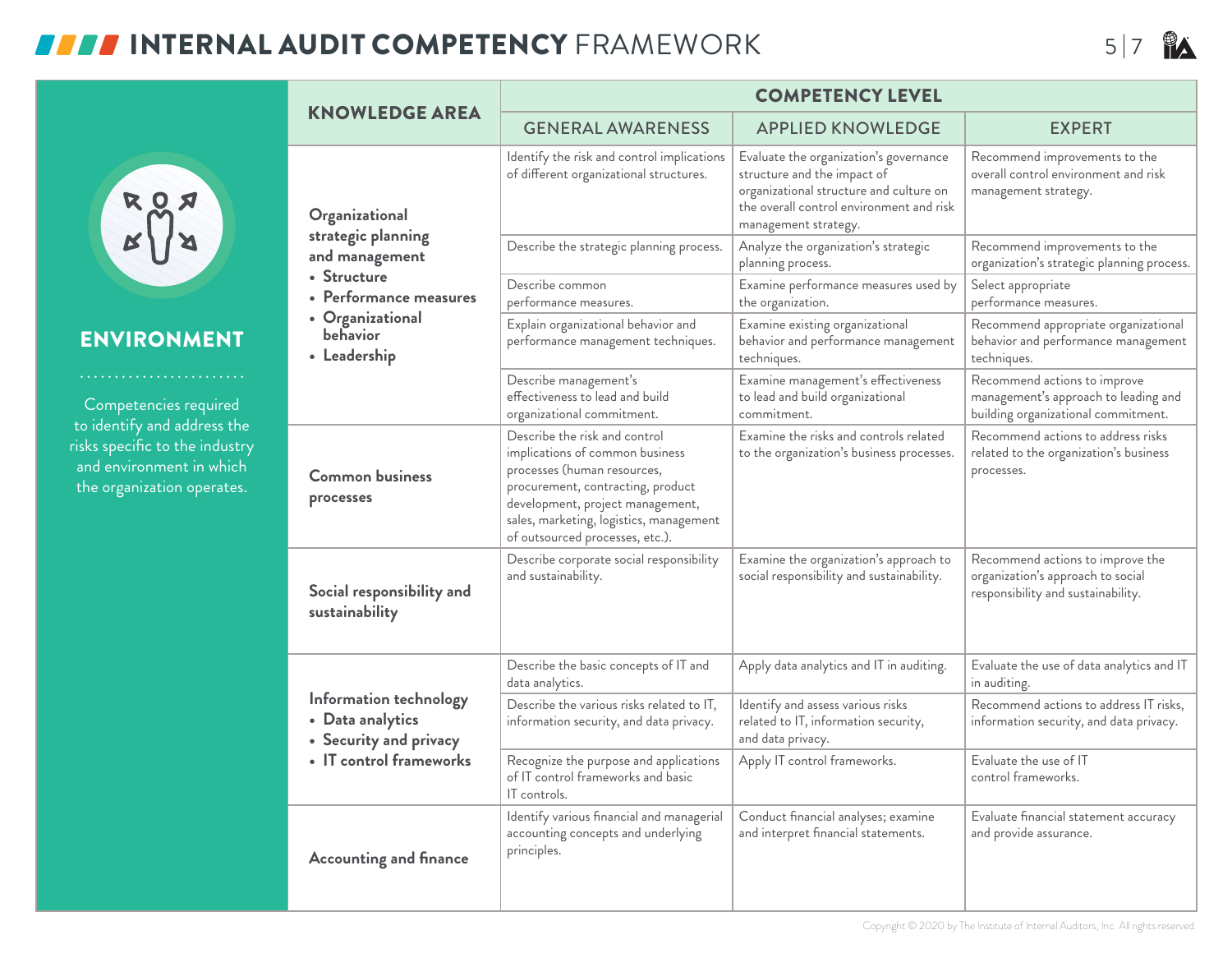### **INTERNAL AUDIT COMPETENCY** FRAMEWORK 6 |7 **PA**

CO

pro

|                                                                                                                                                                          |                                                            | <b>COMPETENCY LEVEL</b>                                                                                                                                                                                             |                                                                                                                                                                                                                                                                    |                                                                                                                                                                            |  |
|--------------------------------------------------------------------------------------------------------------------------------------------------------------------------|------------------------------------------------------------|---------------------------------------------------------------------------------------------------------------------------------------------------------------------------------------------------------------------|--------------------------------------------------------------------------------------------------------------------------------------------------------------------------------------------------------------------------------------------------------------------|----------------------------------------------------------------------------------------------------------------------------------------------------------------------------|--|
|                                                                                                                                                                          | <b>KNOWLEDGE AREA</b>                                      | <b>GENERAL AWARENESS</b>                                                                                                                                                                                            | <b>APPLIED KNOWLEDGE</b>                                                                                                                                                                                                                                           | <b>EXPERT</b>                                                                                                                                                              |  |
| E<br><b>LEADERSHIP &amp;</b><br><b>COMMUNICATION</b>                                                                                                                     | Internal audit<br>strategic planning<br>and management     | Recognize the importance of aligning<br>the internal audit strategic plan with the<br>organization's strategy.                                                                                                      | Create the internal audit strategic plan<br>in alignment with the organization's<br>strategy, risk profile, and risk<br>management strategy; create an<br>effective and efficient budget for the<br>internal audit activity.                                       | Assess the internal audit strategic<br>plan; evaluate and recommend<br>improvements to the budget for<br>the internal audit activity.                                      |  |
|                                                                                                                                                                          |                                                            | Differentiate various internal audit roles,<br>including the engagement supervisor<br>and chief audit executive.                                                                                                    | Manage internal audit personnel<br>(including recruiting, developing,<br>motivating, managing conflict,<br>building teams, delegating, retaining<br>talent, and succession planning);<br>create policies and procedures for<br>managing internal audit operations. | Assess the talent management efforts<br>of the internal audit activity; appraise<br>policies, procedures, and administrative<br>activities of the internal audit activity. |  |
| .                                                                                                                                                                        |                                                            | Identify key activities in<br>supervising engagements.                                                                                                                                                              | Supervise engagements.                                                                                                                                                                                                                                             | Assess engagement supervision activities<br>to ensure the quality of the internal<br>audit activity.                                                                       |  |
| Competencies required to<br>provide strategic direction,<br>communicate effectively,<br>maintain relationships, and<br>manage internal audit<br>personnel and processes. | Audit plan and<br>coordinating<br>assurance efforts        | Identify sources of potential<br>engagements, including industry<br>trends and emerging risks.                                                                                                                      | Conduct a risk assessment,<br>prioritize engagements, develop<br>a risk-based internal audit plan,<br>and obtain board approval.                                                                                                                                   | Evaluate and revise a risk-based internal<br>audit plan to meet the organization's<br>evolving needs.                                                                      |  |
|                                                                                                                                                                          |                                                            | Describe coordination of internal<br>audit efforts with the external<br>auditor, regulatory oversight bodies,<br>and other internal assurance functions,<br>and potential reliance on other<br>assurance providers. | Prepare a risk assurance map.                                                                                                                                                                                                                                      | Coordinate assurance efforts with other<br>providers to ensure proper coverage and<br>minimize duplication of efforts.                                                     |  |
|                                                                                                                                                                          |                                                            | Describe requirements of the Quality<br>Assurance and Improvement Program.                                                                                                                                          | Schedule and complete internal and<br>external quality assessments to meet<br>requirements and report results.                                                                                                                                                     | Assess the internal audit activity's<br>quality assurance and improvement<br>practices and assess conformance with<br>the Standards.                                       |  |
|                                                                                                                                                                          | <b>Quality Assurance and</b><br><b>Improvement Program</b> | Identify appropriate disclosure of<br>conformance vs. nonconformance with<br>The IIA's International Standards for the<br>Professional Practice of Internal Auditing.                                               | Formulate appropriate disclosures of<br>conformance vs. nonconformance with<br>the Standards.                                                                                                                                                                      | Assess the internal audit activity's<br>disclosures of conformance vs.<br>nonconformance with the Standards.                                                               |  |